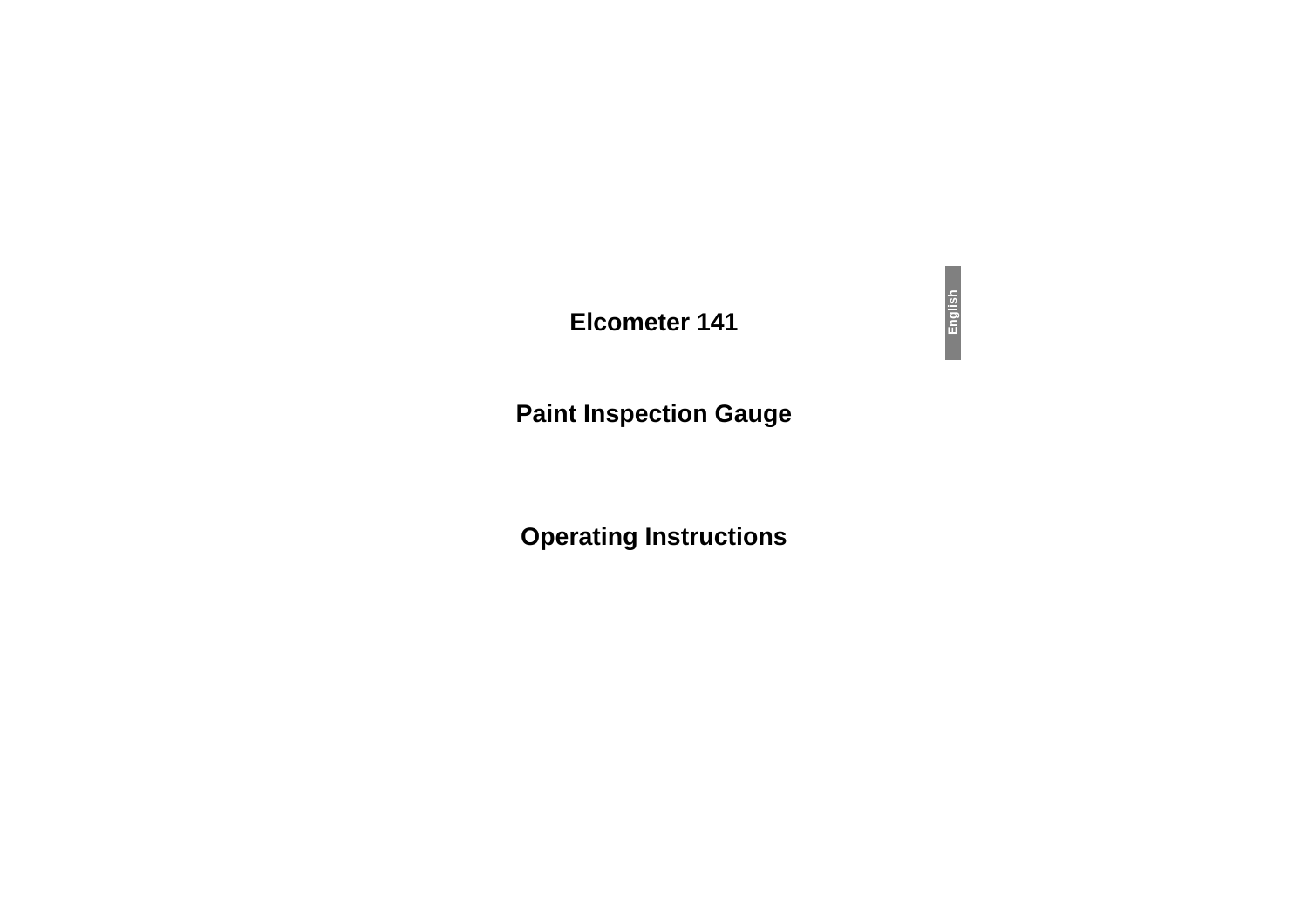

**English**

is a registered trademark of Elcometer Limited. RAll other trademarks acknowledged.

© Copyright Elcometer Limited. 2009/2010.

All rights reserved. No part of this Document may be reproduced, transmitted, transcribed, stored (in a retrieval system or otherwise) or translated into any language, in any form or by any means (electronic, mechanical, magnetic, optical, manual or otherwise) without the prior written permission of Elcometer Limited. A copy of this Instruction Manual is available for download on our Website via [www.elcometer.com](http://www.elcometer.com/downloads).

> *Doc No. TMA–0223 Issue 10Text with Cover No. 4892*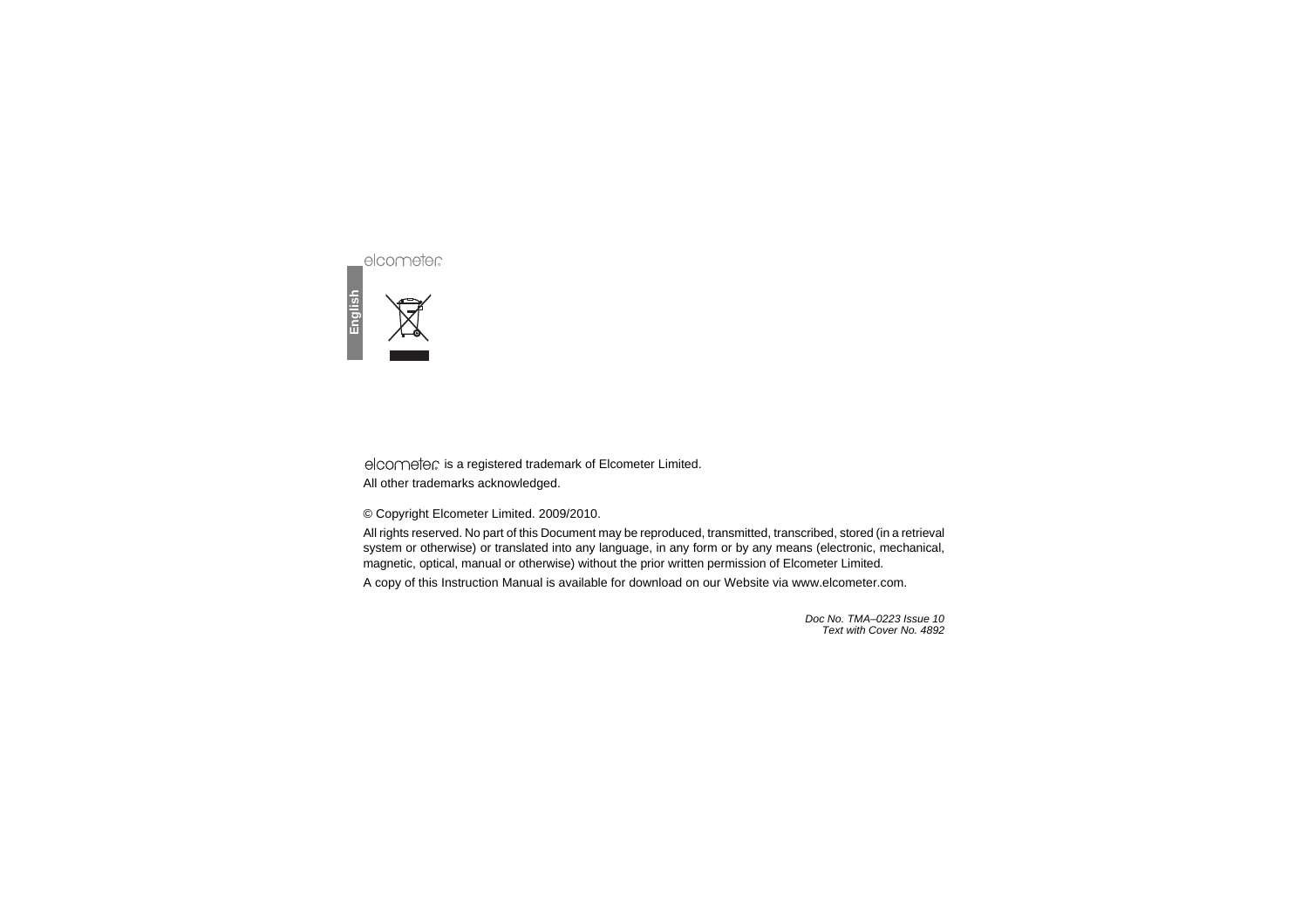## **CONTENTS**

#### Page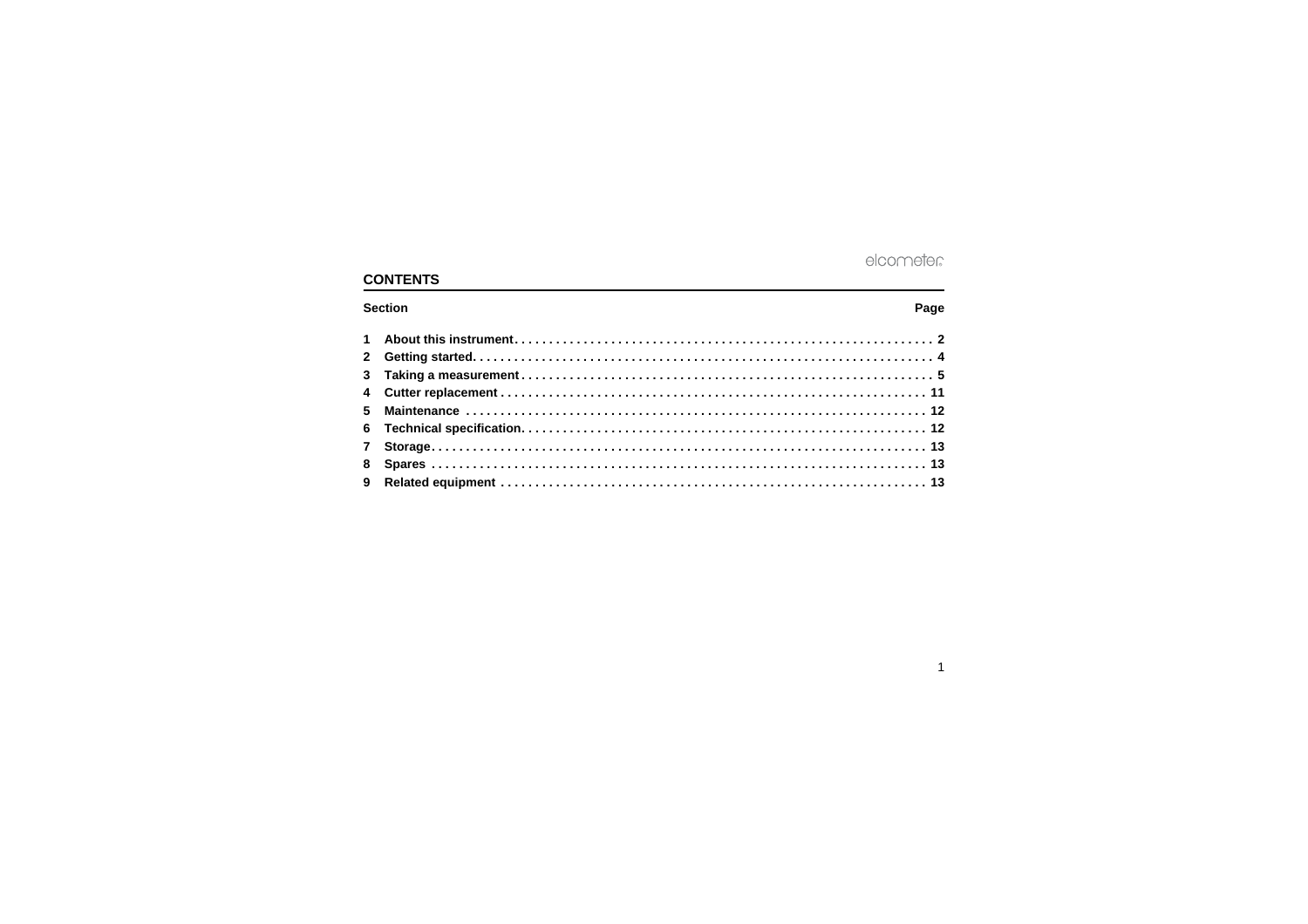Thank you for your purchase of this Elcometer 141 Paint Inspection Gauge. Welcome to Elcometer.

Elcometer are world leaders in the design, manufacture and supply of inspection equipment for coatings and concrete. Our products cover all aspects of coating inspection, from development through application to post application inspection.

[Your Elcometer 141 Paint Inspection Gauge is a world beating product. With the purchase of this product](http://www.elcometer.com) you now have access to the worldwide service and support network of Elcometer. For more information visit our website at www.elcometer.com

#### <span id="page-3-0"></span>**1 ABOUT THIS INSTRUMENT**

Destructive thickness measurement is sometimes the only method available to test certain coating/substrate combinations, such as paint applied to concrete, wood or plaster, and for testing single coat thicknesses in a multi-coat application.

The Elcometer 141 Paint Inspection Gauge offers a quick, versatile method of coating examination and measurement in a portable, easy to use instrument.

The Elcometer 141 measures total film thickness as well as individual layers in a multi-coat system, when colour or texture of the underlying coats is identifiable. Paint film thickness can be measured on all substrates including steel, wood, plastic and concrete. Additionally, microscopic examination for craters, small blisters, pores, cracks, scaling, adhesion, flexibility, adhesion of separate coats to each other and substrate cleanliness can be carried out.

The Elcometer 141 uses a principle of basic trigonometry. A cut is made at a known angle by the instrument cutter. The coating thickness is then determined from the width of the cut, which is measured using the graticule scale in a microscope.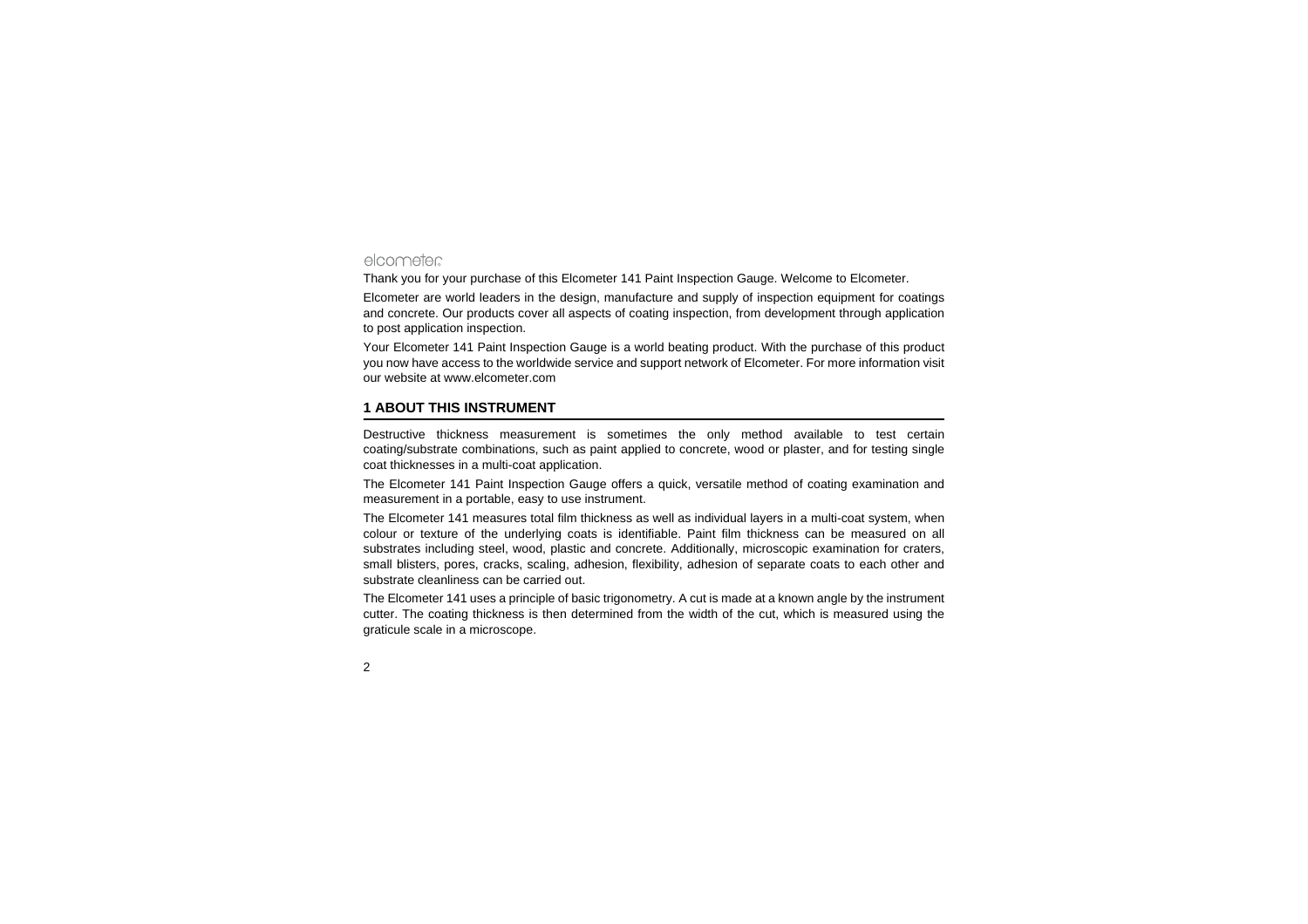Elasticity of the coating, cleanliness of the substrate and adhesion of the individual coats can be assessed from the appearance of the cut.

The Elcometer 141 Paint Inspection Gauge is supplied with three cutting tips, Nos. 1, 4 and 6.

#### **1.1 STANDARDS**

The Elcometer 141 can be used in accordance with the following National and International Standards: AS 1580.108.2, ASTM D 4138-A, DIN 50986, ISO 2808-6B *supersedes BS 3900-C5-5B & ISO 2808-5B,* NF T30-123.

#### **1.2 CHECKING THE CONTENTS OF THE BOX**

- •Elcometer 141 Paint Inspection Gauge
- •x50 microscope
- •3 Cutters
- •Black felt marker pen
- •Hexagonal wrench
- •Carrying case
- •Operating instructions

The Elcometer 141 Paint Inspection Gauge is packed in a cardboard and foam package. Please ensure that this packaging is disposed of in an environmentally sensitive manner. Consult your local Environmental Authority for further guidance.

**To maximise the benefits of this test kit please take some time to read these Operating Instructions. Do not hesitate to contact Elcometer or your Elcometer supplier if you have any questions.**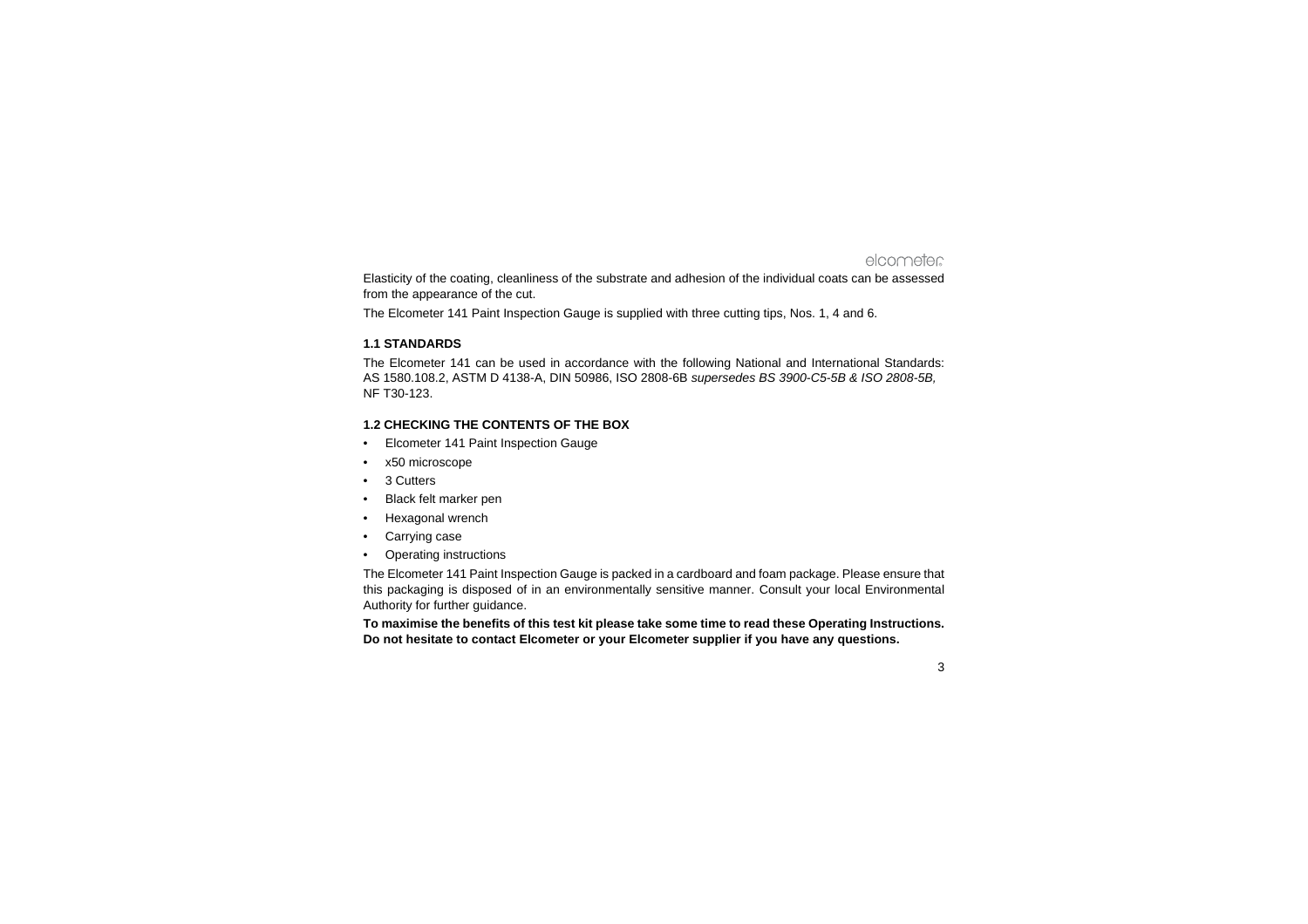## <span id="page-5-0"></span>elcometer **2 GETTING STARTED**

#### **2.1 FITTING A BATTERY**

- 1. Unscrew lamp end-cap.
- 2. Insert 1x LR03 (AAA) alkaline dry battery taking care to ensure correct polarity.
- 3. Replace lamp end-cap.

If the microscope is to remain unused for long periods of time, remove the battery and store it separately. This will prevent damage to the microscope in the event of malfunction of the battery.

#### **2.2 REPLACING A BULB**

A replacement bulb is stored inside lamp end-cap.

- 1. Unscrew lamp end-cap and remove spring and bulb.
- 2. Replace spring and lamp end-cap.
- 3. Rotate lamp barrel anticlockwise three complete turns until barrel is released from body of microscope.
- 4. Pull out bulb and push in replacement bulb.
- 5. Replace lamp barrel.



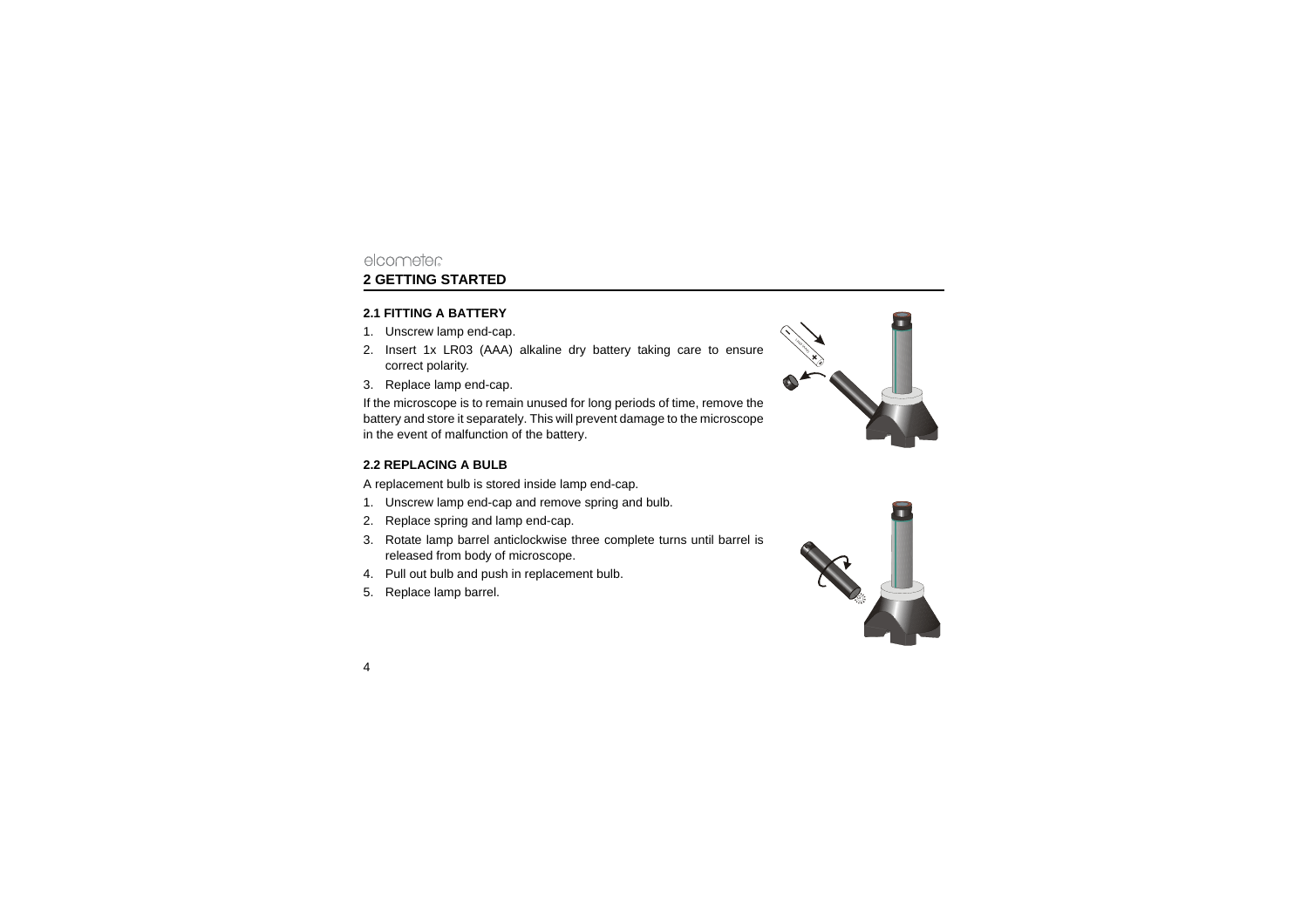## <span id="page-6-0"></span>**3 TAKING A MEASUREMENT**

- 1. Mark the surface to be tested with a stroke of the blackfelt-tipped pen provided with the test kit. There should always be a marked contrast between the pen ink and the coating colour. Different pen ink colours may be required.
- 2. With the cutter tip on the surface to be tested, cut at right angles to the pen mark by drawing the gauge towards you and applying a little pressure. Slight pressure is normally sufficient to penetrate to the base of the material. Heavier pressure may be required for very thick coatings and very hard surfaces.
- 3. Put the cutter to one side, take the microscope and place it so that the lens is over the cut with the base touching the surface.
- 4. To focus the microscope, hold the black base and rotate the knurled ring.



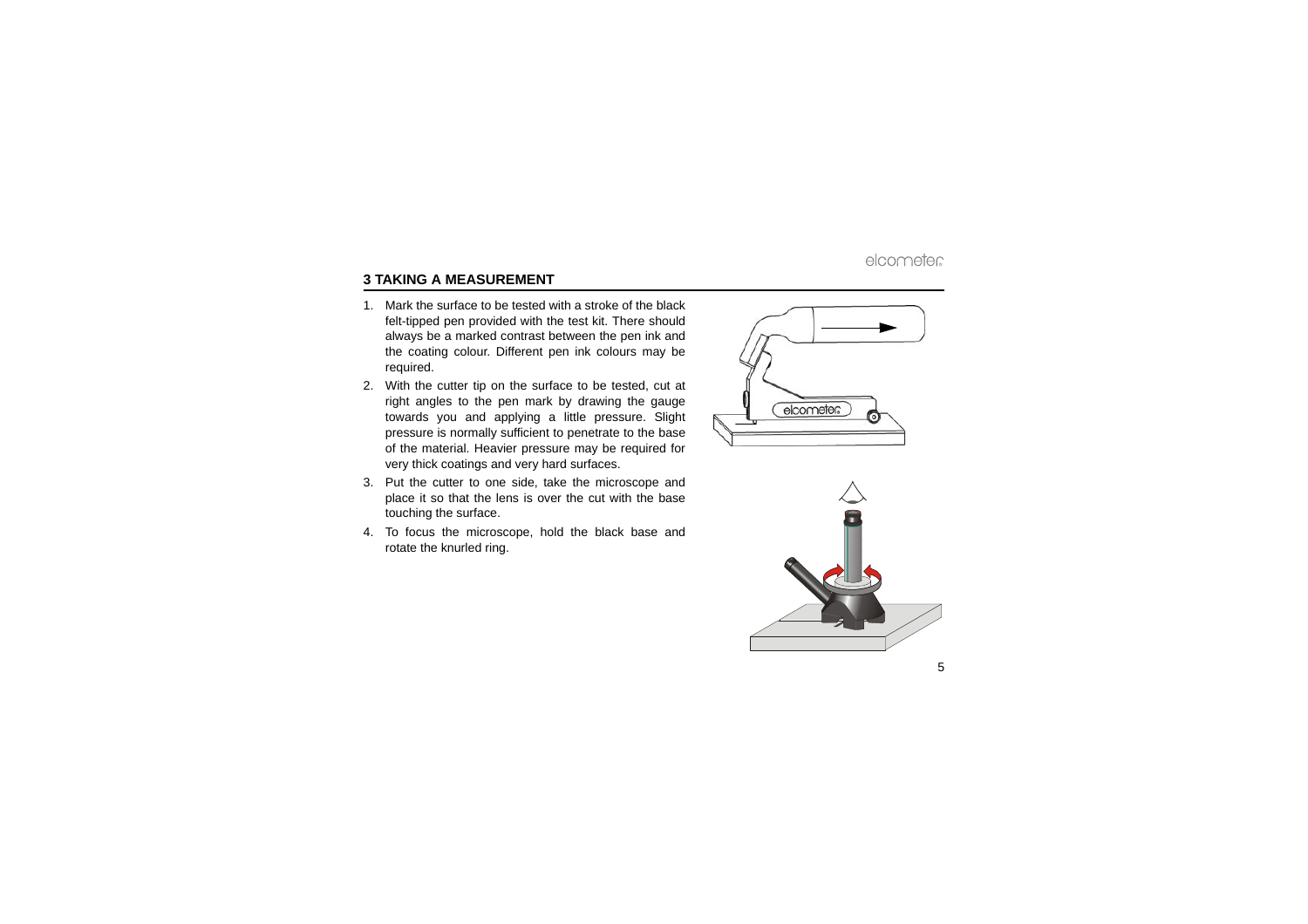- 5. Align the graticule scale until it is at right-angles to the cut and the scale divisions are parallel to the cut. Note that one side of the cut will have a straight edge and the other side is likely to be ragged.
- 6. Measure the width of the cut coating (or coatings) by counting the number of graticule divisions. To convert the width of the cut coating into coating thickness, either:

Multiply the number of graticule divisions by the graticule scale factor shown in Table 1.

| <b>Cutting</b> |      | Practical maximum thickness <sup>a</sup> | Cutting      | Graticule scale factor |                   |  |
|----------------|------|------------------------------------------|--------------|------------------------|-------------------|--|
| tool#          | (µm) | (mils)                                   | angle        | mm scale (µm)          | inch scale (mils) |  |
|                | 1600 | 64                                       | $45^{\circ}$ |                        |                   |  |
| 4              | 800  | 32                                       | $26.6^\circ$ |                        | 0.5               |  |
| <b>6</b>       | 160  | 6.4                                      | $5.7^\circ$  |                        | 0.1               |  |

**Table 1: Graticule Scale Factor**

a. Based on using 80% of cutter width

In the example shown, the coating thickness using cutting tool #4 is:

42 divisions x 10µm per division = 420µm or;

33 divisions x 0.5mils per division  $=$  16.5mils, see [Figure 1 on page 7](#page-8-0).

Or alternatively, calculate the coating thickness using the Table 2, "Additions Table," on page 8.

In the example shown, the coating thickness using cutting tool #4 is:

42 divisions =40 divisions; 400µm plus 2 divisions; 20µm =420µm

33 divisions=30 divisions; 15mils plus 3 divisions; 1.5mils =16.5mils, see [Figure 1 on page 7](#page-8-0).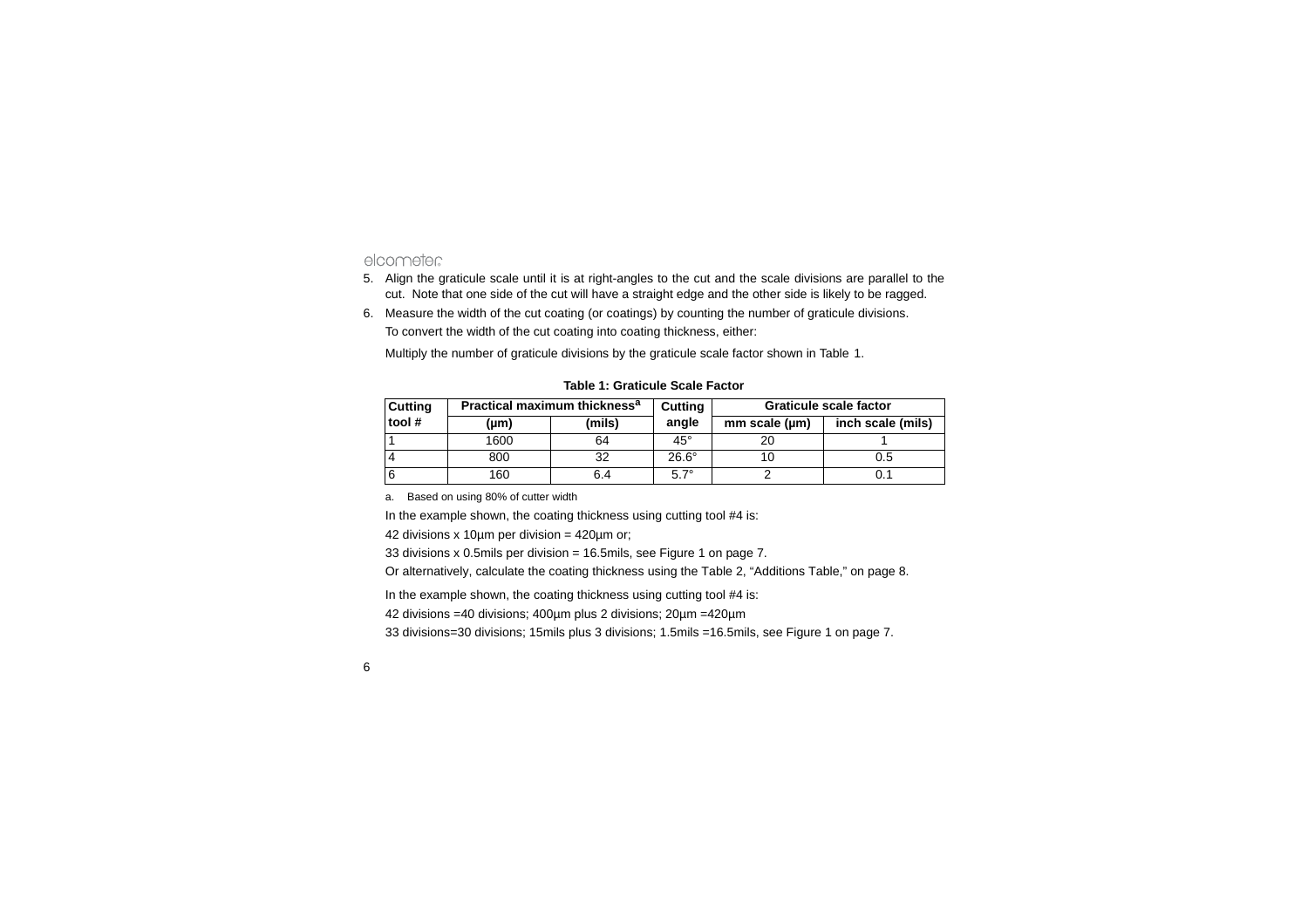<span id="page-8-0"></span>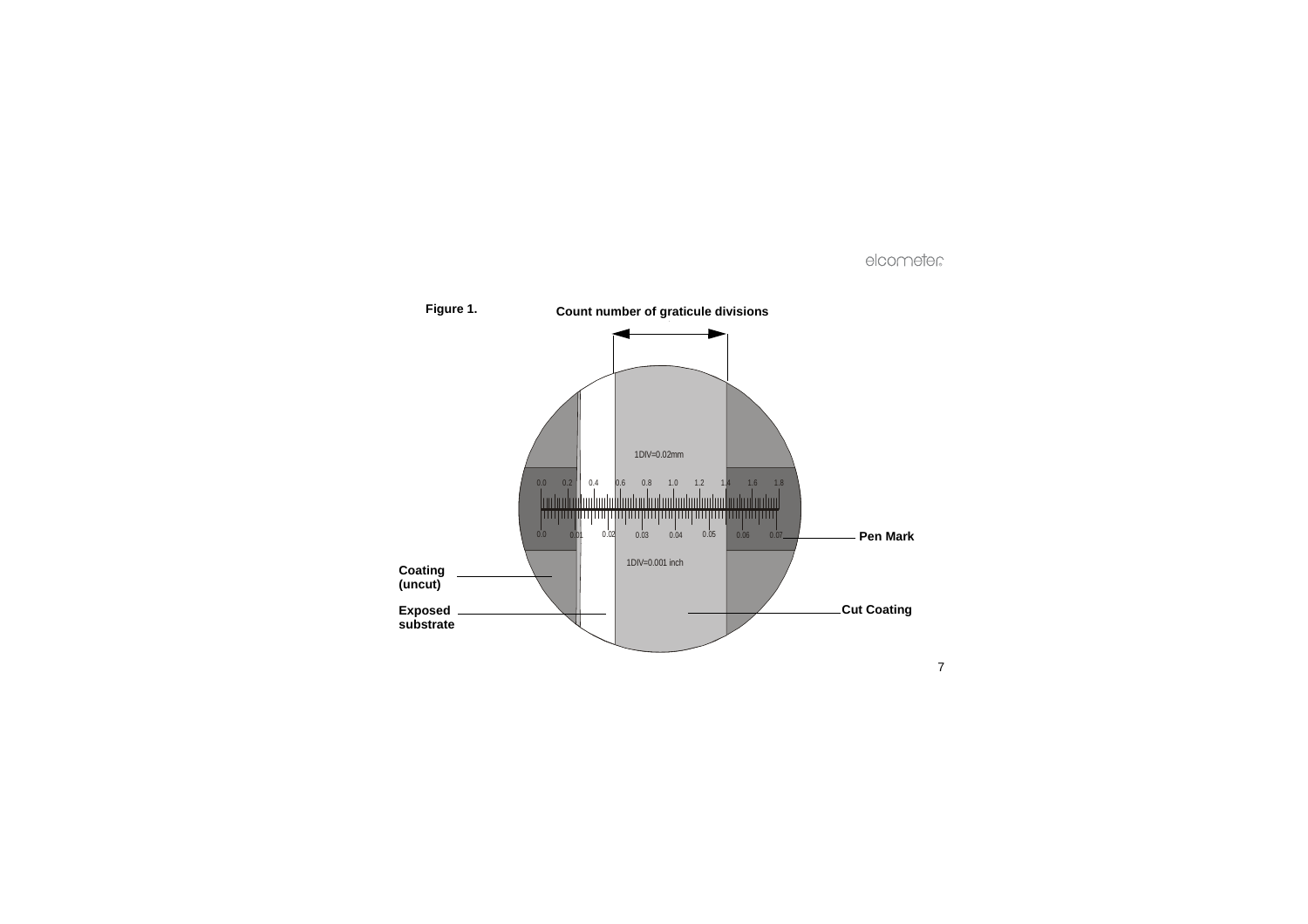#### **Table 2: Additions Table**

| Graticule        | Cutting tool #1 |                | Cutting tool #4 |      | Cutting tool #6 |                |
|------------------|-----------------|----------------|-----------------|------|-----------------|----------------|
| <b>Divisions</b> | μm              | mils           | μm              | mils | μm              | mils           |
| 1                | 20              | 1              | 10              | 0.5  | $\overline{2}$  | 0.1            |
| $\overline{2}$   | 40              | 2              | 20              | 1.0  | $\overline{4}$  | 0.2            |
| 3                | 60              | 3              | 30              | 1.5  | 6               | 0.3            |
| 4                | 80              | 4              | 40              | 2.0  | 8               | 0.4            |
| 5                | 100             | 5              | 50              | 2.5  | 10              | 0.5            |
| 6                | 120             | 6              | 60              | 3.0  | 12              | 0.6            |
| $\overline{7}$   | 140             | $\overline{7}$ | 70              | 3.5  | 14              | 0.7            |
| 8                | 160             | 8              | 80              | 4.0  | 16              | 0.8            |
| 9                | 180             | 9              | 90              | 4.5  | 18              | 0.9            |
| 10               | 200             | 10             | 100             | 5.0  | 20              | 1              |
| 20               | 400             | 20             | 200             | 10   | 40              | 2              |
| 30               | 600             | 30             | 300             | 15   | 60              | 3              |
| 40               | 800             | 40             | 400             | 20   | 80              | 4              |
| 50               | 1000            | 50             | 500             | 25   | 100             | 5              |
| 60               | 1200            | 60             | 600             | 30   | 120             | 6              |
| 70               | 1400            | 70             | 700             | 35   | 140             | $\overline{7}$ |
| 80               | 1600            | 80             | 800             | 40   | 160             | 8              |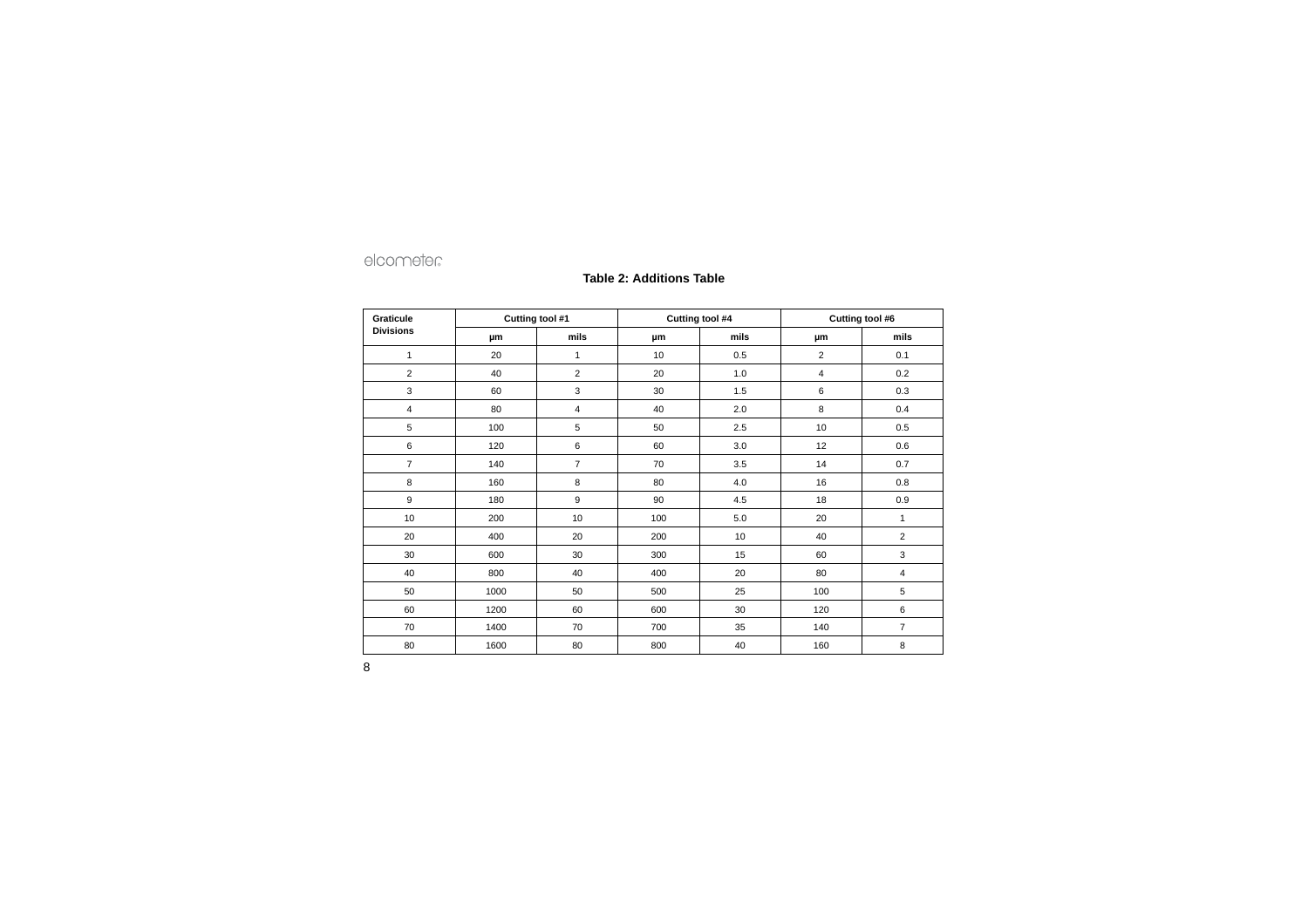#### **3.1 MULTI-LAYER COATINGS**

The thickness of individual layers can be calculated by measuring each layer (see illustration of typical multi-layer opposite).

#### **3.2 IRREGULARITIES**

Irregularities can occur if very hard, brittle films, or films with insufficient adhesion to the substrate are tested. The following can arise and can be avoided as follows.

#### **IRREGULAR, SHELL-LIKE CUT**

Measure to an imaginary straight line through the best estimate of the centre of the irregular cut edge using the graticule scale. This will give a mean value for thickness.

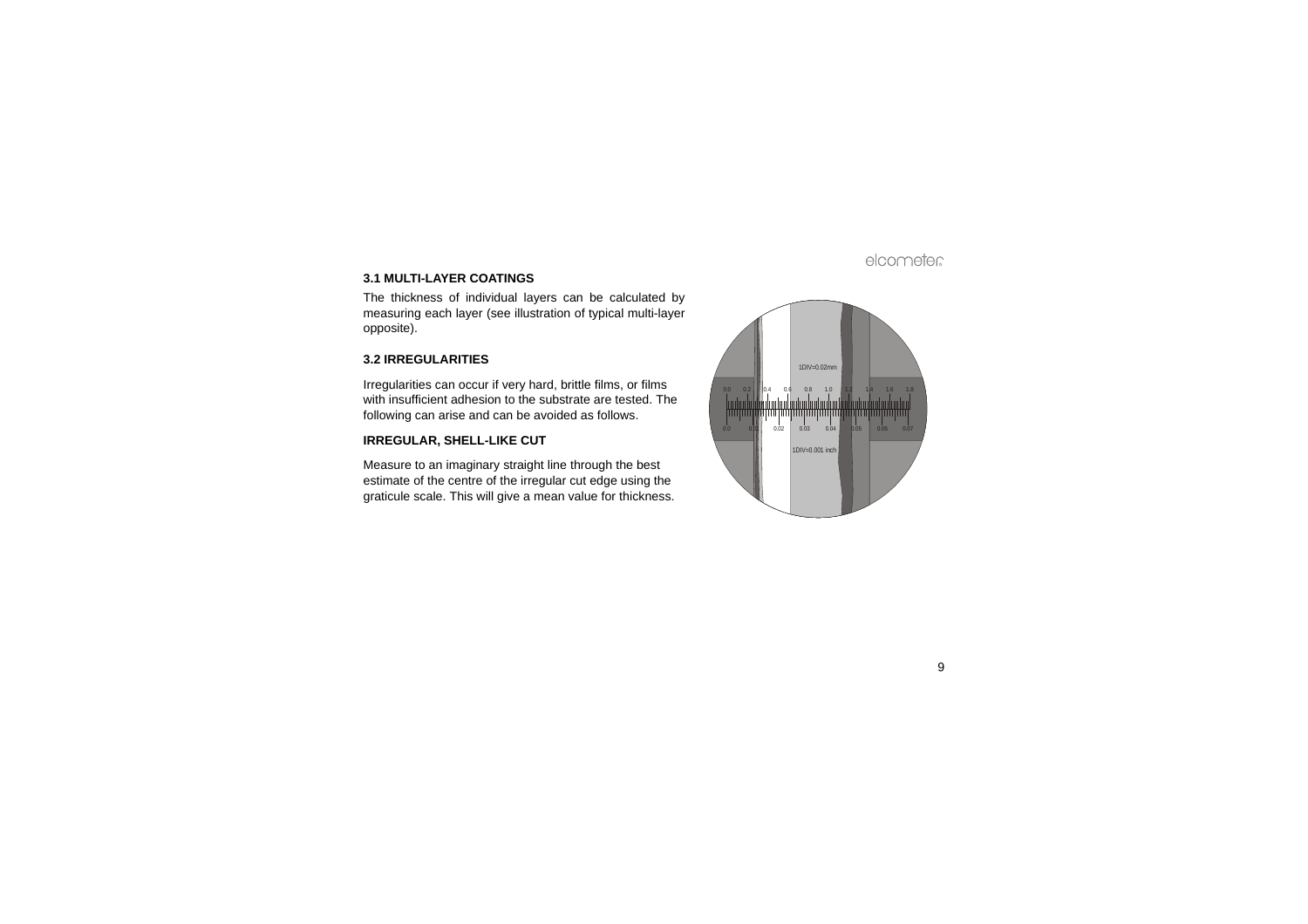#### **POOR ADHESION (GIVES THE ILLUSION OF TOO LITTLE FILM THICKNESS)**

Despite the fact that the coating may have fractured at point 'X', always measure distance 'A' to obtain the thickness of the coating (single layer of coating in this example).





#### **NO SEPARATION**

When measuring the thickness of clear varnish on wood, there may be no visible demarcation between the coating and the substrate. If this is the case, soak the exposed wood grain with a dye solution (fountain pen ink). The coating will not absorb any dye, but the wood cells do. This enables the cut width to be measured.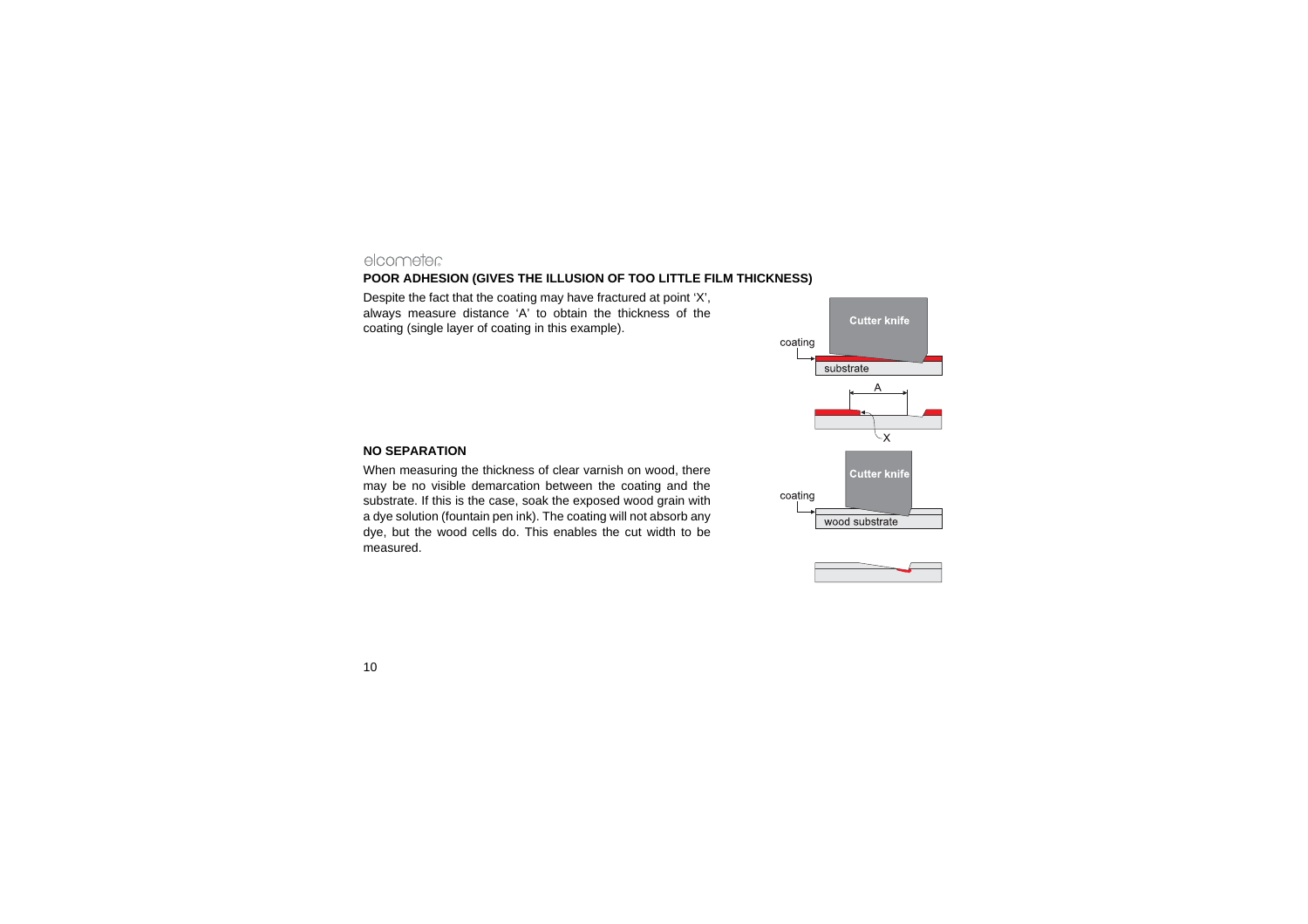## <span id="page-12-0"></span>**4 CUTTER REPLACEMENT**

- 1. Loosen the grub screw below the storage space thumbscrew using the hexagonal wrench provided.
- 2. Spare cutters can be stored in the body of the instrument. To remove them, unscrew and remove the thumbscrew and tip the instrument, taking care not to drop the cutters as they slide from the instrument (cutting tips can be damaged by impact). Replace the spare cutters and re-fit the thumbscrew.
- 3. Replace the cutter with its highest point facing the two rollers on the back of the instrument (see illustration).
- 4. Provided that the thumbscrew is fitted, push the cutter up until it stops. If the thumbscrew is not fitted, the cutter should protrude from the base of the instrument to the same extent as the rollers.Tighten the grub screw to secure the cutter.

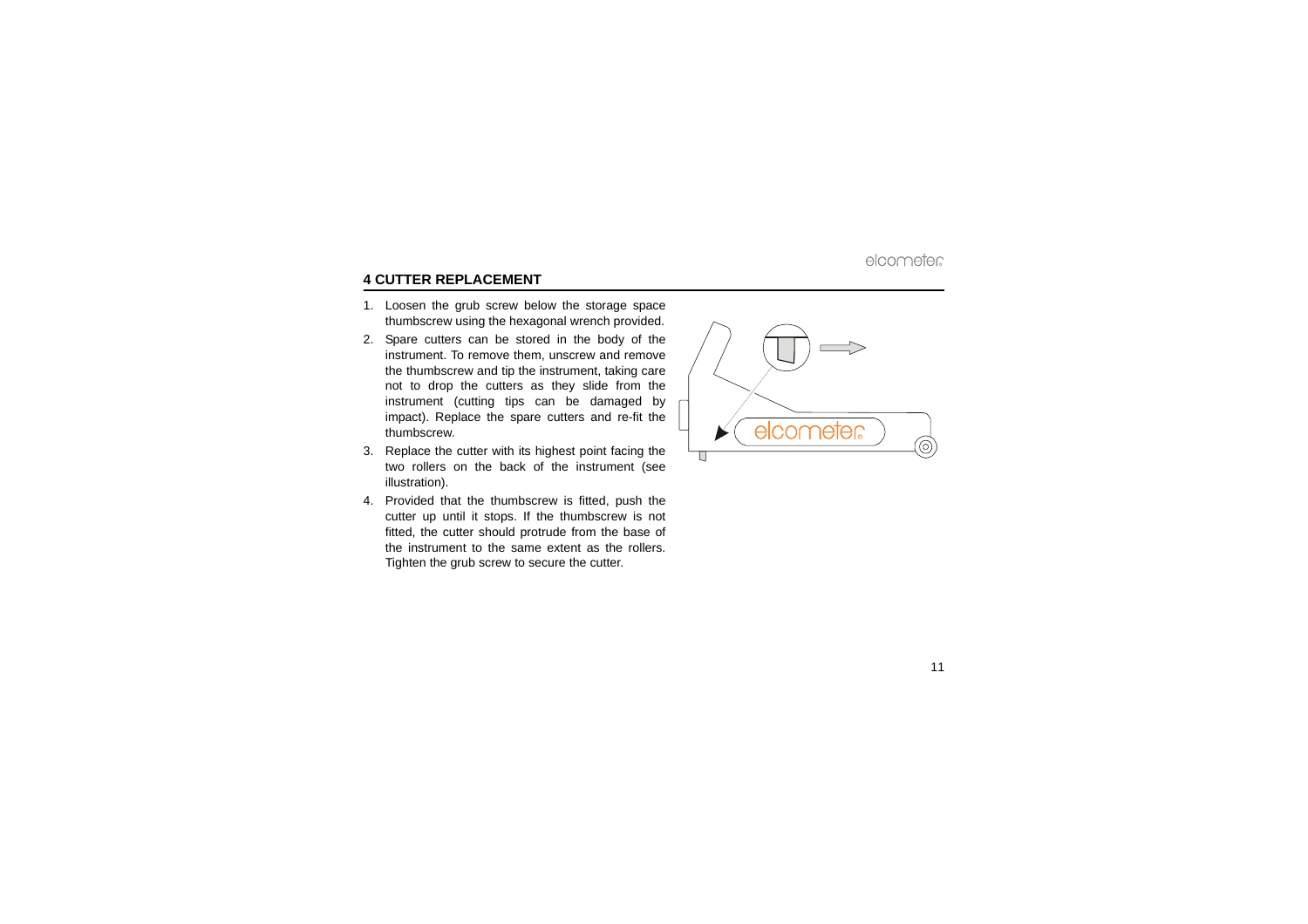## <span id="page-13-0"></span>elcometer **5 MAINTENANCE**

Your Elcometer 141 Paint Inspection Gauge is designed to give many years reliable service under normal operating and storage conditions. If necessary, the battery or cutter can be replaced.

The Elcometer 141 Paint Inspection Gauge does not contain any other user-serviceable components. In the unlikely event of a fault, the gauge should be returned to your Elcometer supplier or directly to Elcometer. The warranty will be invalidated if the instrument has been opened.

Details of Elcometer offices around the world are given on the outside cover of these operating instructions. Alternatively, visit the Elcometer website, [www.elcometer.com](http://www.elcometer.com)

## <span id="page-13-1"></span>**6 TECHNICAL SPECIFICATION**

| Material, cutter body:    | Aluminium                                                                                           |
|---------------------------|-----------------------------------------------------------------------------------------------------|
| Material, cutter handle:  | Stainless steel and aluminium                                                                       |
| Microscope magnification: | x50                                                                                                 |
| Microscope scale range:   | Metric: 0 to 1.8mm: Imperial: 0 to 0.07"                                                            |
| Microscope resolution:    | Metric: 0.02mm; Imperial: 0.001"                                                                    |
| Torch battery:            | 1.5 V LR03 (AAA) battery <sup>a</sup>                                                               |
| Carrying case dimensions: | 300 mm x 220 mm x 75 mm (11.8" x 8.7" x 3")                                                         |
| Weight:                   | 610 g (1 lb 5 oz) (including cutting tips, marker pen,<br>carrying case and operating instructions) |

a. *Alkaline batteries must be disposed of carefully to avoid environmental contamination. Please consult your local environmental authority for information on disposal in your region. Do not dispose of any batteries in fire.*